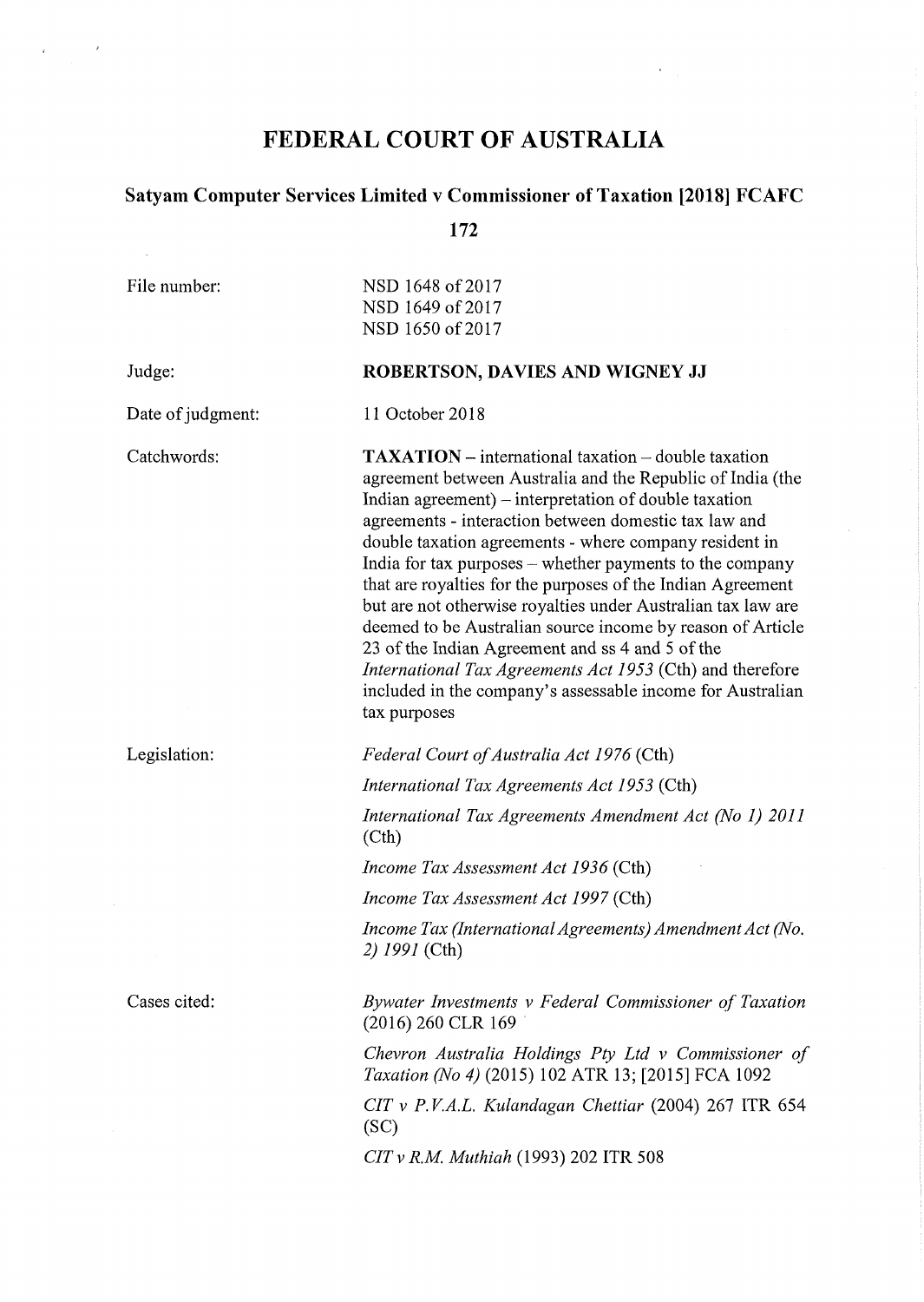*Federal Commissioner of Taxation v Lamesa Holdings BV* (1997) 77 FCR 597

*GE Capital Finance Pty Ltd v Federal Commissioner of Taxation* (2007) 159 FCR 473

*Project Blue Sky Inc v Australian Broadcasting Authority* (1998) 194 CLR 355

*Task Technology Pty Ltd v Federal Commissioner of Taxation* (2014) 224 FCR 355

*Tech Mahindra Limited v Federal Commissioner o f Taxation* (2015) 101 ATR 755; [2015] FCA 1082

*Tech Mahindra Limited v Federal Commissioner o f Taxation* (2016) 250 FCR 287

*Union o f India v Azadi Bachao Andolan* (2003) 263 ITR 706 (SC)

*Verizon Communications Singapore Pte Ltd v The Income Tax Officer* (2014) 361 ITR 575 (Mad)

*Wipro Ltd v DCIT* (2016) 382 ITR 179 (Kam)

Date of hearing: 14 August 2018

Registry: New South Wales

Division: General Division

National Practice Area: Taxation

Category: Catchwords

Number of paragraphs: 29

Counsel for the Applicant: Mr N Young QC and Ms L Hespe

Solicitor for the Applicant: Ernst & Young Law Pty Limited

Counsel for the Respondent: Mr J Hmelnitsky and Mr M O'Meara

Solicitor for the Respondent: Australian Government Solicitor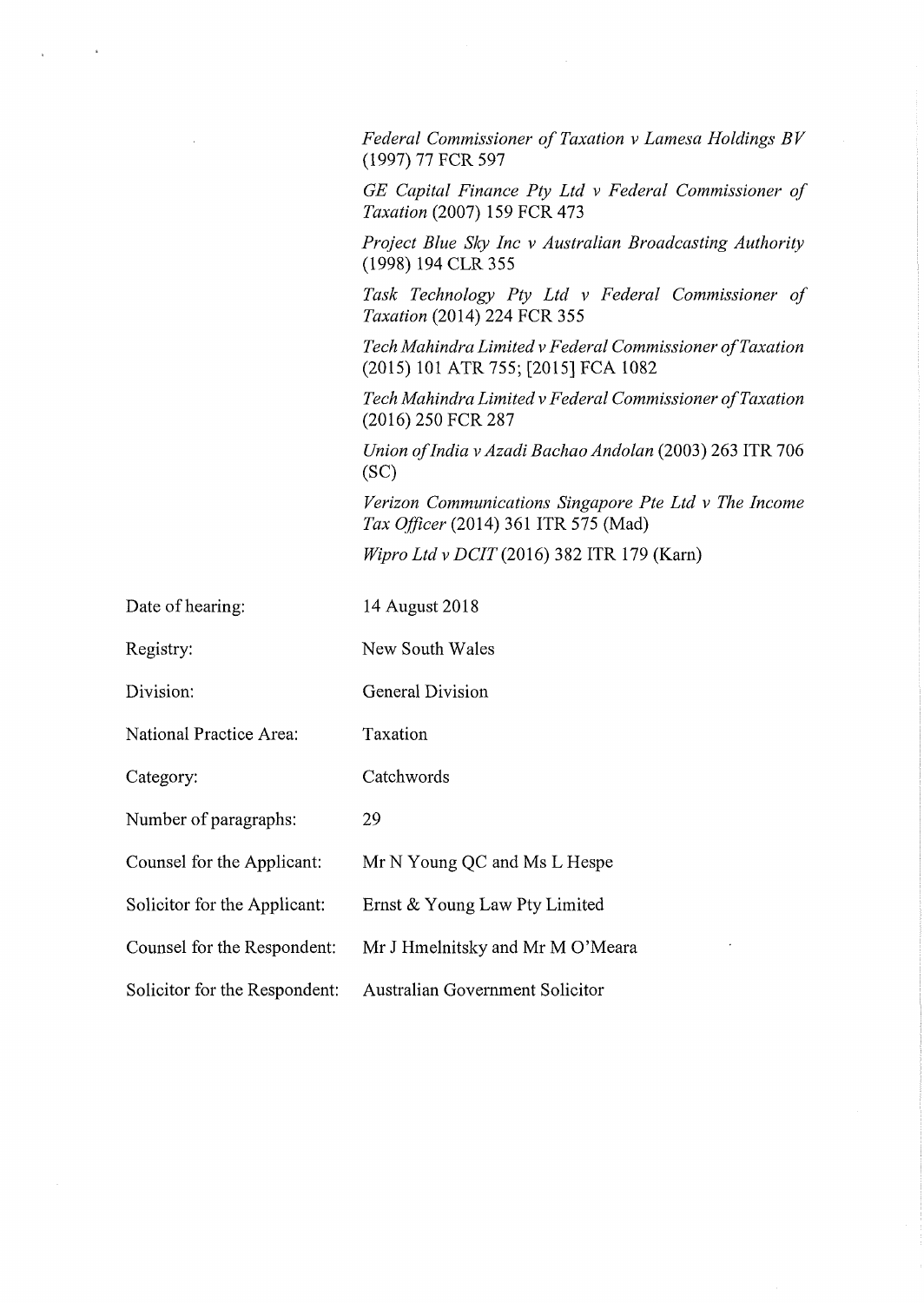#### **ORDERS**

NSD 1648 of 2017 NSD 1649 of 2017 NSD 1650 of 2017

# BETWEEN: SATYAM COMPUTER SERVICES LIMITED (NOW AN AMALGAMATED ENTITY NAMED TECH MAHINDRA LIMITED) Applicant

#### AND: COMMISSIONER OF TAXATION Respondent

# JUDGES: ROBERTSON, DAVIES AND WIGNEY JJ DATE OF ORDER: 11 OCTOBER 2018

### THE COURT ORDERS THAT:

1. The question set out in the special case dated 2 May 2018 pursuant to s 25(6) of the *Federal Court o f Australia Act 1976* (Cth) and r 38.01 o f the *Federal Court Rules 2011* (Cth) be determined as follows in each case:

#### **Question**

Are payments received by the applicant from its Australian clients that are royalties for the purposes of Article 12 of the Indian Agreement (but are not otherwise royalties as defined by s 6(1) of the *Income Tax Assessment Act 1936* [(Cth)] taken to have an Australian source for the purposes of s 6-5 of the *Income Tax Assessment Act 1997* [(Cth)] by reason of Article 23 of that Agreement and the *International Tax Agreements Act* 1953 [(Cth)] and therefore assessable income for the purposes of the *Income Tax Assessment Act 1936* (Cth) and *Income Tax Assessment Act 1997* (Cth)?

#### Answer

Yes.

- 2. The applicant pay the Commissioner's costs, as agreed or assessed.
- Note: Entry of orders is dealt with in Rule 39.32 of the *Federal Court Rules* 2011.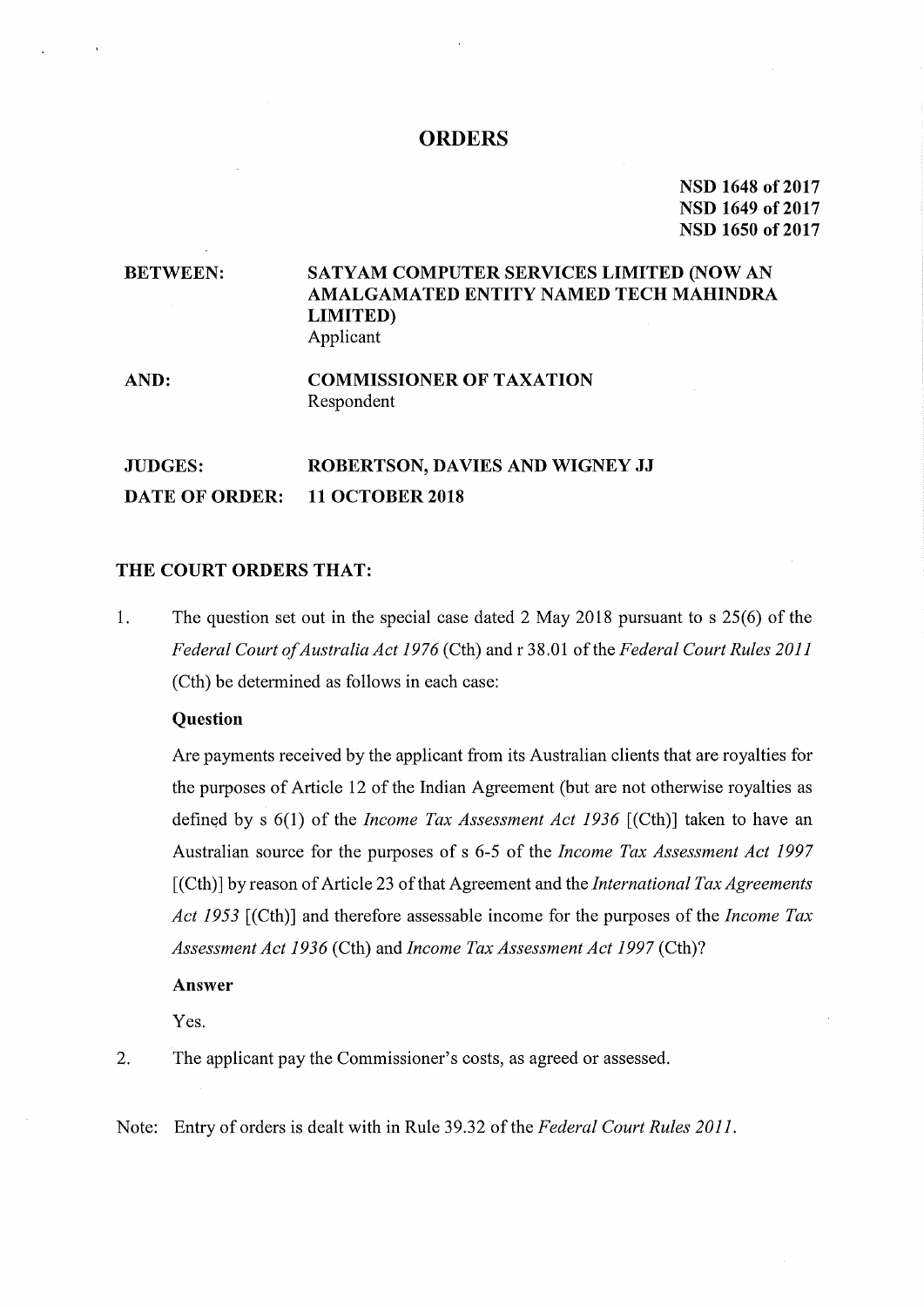## REASONS FOR JUDGMENT

#### THE COURT:

 $\mathbf{1}$ 

Pursuant to s 25(6) of the *Federal Court of Australia Act 1976* (Cth) and r 38.02 of the *Federa Court Rules* 2011 (Cth), the following question of law was reserved for determination by the Full Court on the basis of facts agreed in the special case:

Are payments received by the applicant from its Australian clients that are royalties for the purposes of Article 12 of the Indian Agreement (but are not otherwise royalties as defined by s 6(1) of the *Income Tax Assessment Act 1936* [(Cth)] taken to have an Australian source for the purposes of s 6−5 of the *Income Tax Assessment Act 1997* [(Cth)] by reason of Article 23 of that Agreement and the *International Tax Agreements Act 1953* [(Cth)] and therefore assessable income for the purposes of the *Income Tax Assessment Act 1936* (Cth) and the *Income Tax Assessment Act 1997* (Cth)?

2 The "Indian Agreement" is a reference to the *Agreement between the Government of Australia and* the Government of the Republic of India for the Avoidance of Double Taxation and the *Prevention of Fiscal Evasion with respect to Taxes on Income [1991] ATS 49 (entered into* force on 30 December 1991).

3 The applicant is a resident of India for tax purposes and carries on a business providin computer technology services to customers. In the income years ended 30 June 2009, 30 June 2010 and 30 June 2011, the applicant had offices in Sydney and Melbourne through which it provided software products and information technology services to entities in Australia. The services provided by the applicant to entities in Australia were performed partly by employees located in Australia and partly by employees located in India. In *Tech Mahindra Limited v* Federal Commissioner of Taxation (2015) 101 ATR 755; [2015] FCA 1082 ("Tech *Mahindra*"), Perry J held that the payments received by the applicant for the services provided by the employees located in India ("the Indian services") were "royalties" as defined in Article  $12(3)(g)$  of the Indian Agreement and Australia was given the right to tax those payments under Article 12(2) of the Indian Agreement. That decision was upheld on appeal: *Tech Mahindra Limited v Federal Commissioner of Taxation* (2016) 250 FCR 287. An application for special leave to appeal was refused by the High Court: Transcript of Proceedings, *Tech Mahindra Limited v Commissioner of Taxation* [2017] HCATrans 58 (10 March 2017).

4 Justice Perry also held that the payments were deemed to have an Australian source by virtue of Article 23 and s 4(2) of the *International Tax Agreements Act 1953* (Cth) ("Agreement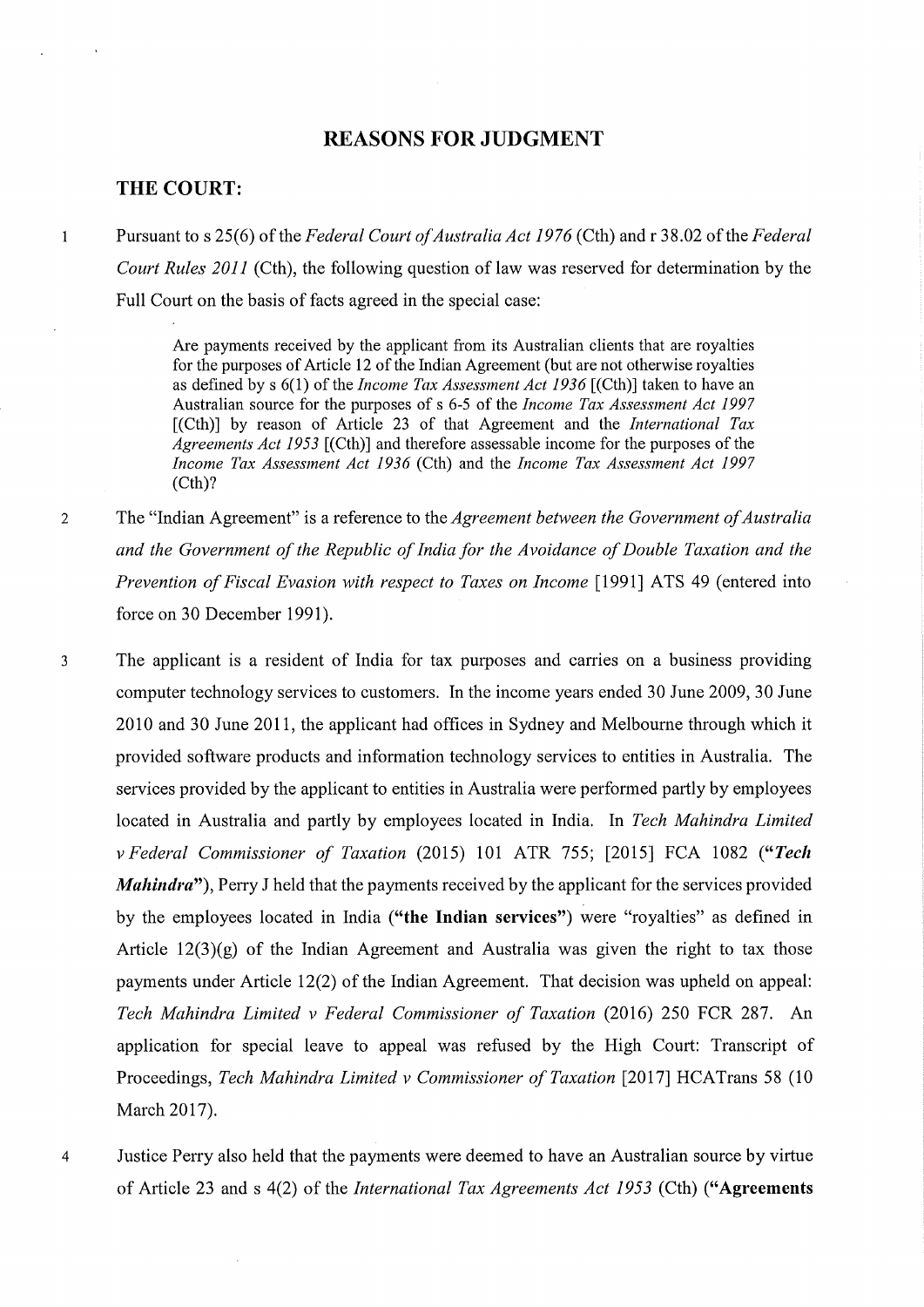Act") and were therefore taxable as Australian source income under s 6-5(3)(a) of the *Incom Tax Assessment Act 1997* (Cth) ("ITAA 1997"). That conclusion was not challenged on appeal or considered by the Full Court in *Tech Mahindra Limited v Federal Commissioner o f Taxation* (2016) 250 FCR 287. In this special case, the applicant challenges that conclusion.

5 Article 23 of the Indian Agreement provides as follows:

### Source of income

- (1) Income, profits or gains derived by a resident of one of the Contracting State which, under any one or more of Articles 6 to 8, Articles 10 to 20 and Article 22 may be taxed in the other Contracting State, shall for the purposes of the law of that other State relating to its tax be deemed to be income from sources in that other State.
- (2) Income, profits or gains derived by a resident of one of the Contracting State which, under any one or more of Articles 6 to 8, Articles 10 to 20 and Article 22 may be taxed in the other Contracting State, shall for the purposes of Article 24 and of the law of the first mentioned State relating to its tax be deemed to be income from sources in that other State.
- 6 In issue is whether, where Article 23 applies to an item of income, the item of income is deemed to have an Australian source for the purposes of the law of Australia "relating to its tax".
- 7 The Indian Agreement is a schedule to the Agreements Act. Until 27 June 2011, s 11Z of the Agreements Act provided:

Subject to this Act, on and after the date of entry into force of the Indian Agreement, the provisions of the agreement, so far as those provisions affect Australian tax, have the force of law according to their tenor.

- 8 Section 11Z was repealed by the *International Tax Agreements Amendment Act (No 1) 2011* (Cth) and replaced by s 5 which provides in similar terms that the Indian Agreement "has the force of law according to its tenor".
- 9 Section 4 of the Agreements Act provides as follows:
	- (1) Subject to subsection (2), the Assessment Act is incorporated and shall be read as one with this Act.
	- (2) The provisions of this Act have effect notwithstanding anything inconsistent with those provisions contained in the Assessment Act (other than Part IVA of the *Income Tax Assessment Act 1936)* or in an Act imposing Australian tax.
- 10 Pursuant to s 3(1), the "Assessment Act" is defined to include the *Income Tax Assessment Act*  $1936$  (Cth) ("ITAA 1936") and the ITAA 1997 and, by the operation of s 4(1), the provision of the ITAA 1936 and the ITAA 1997 are incorporated into the Agreements Act subject to s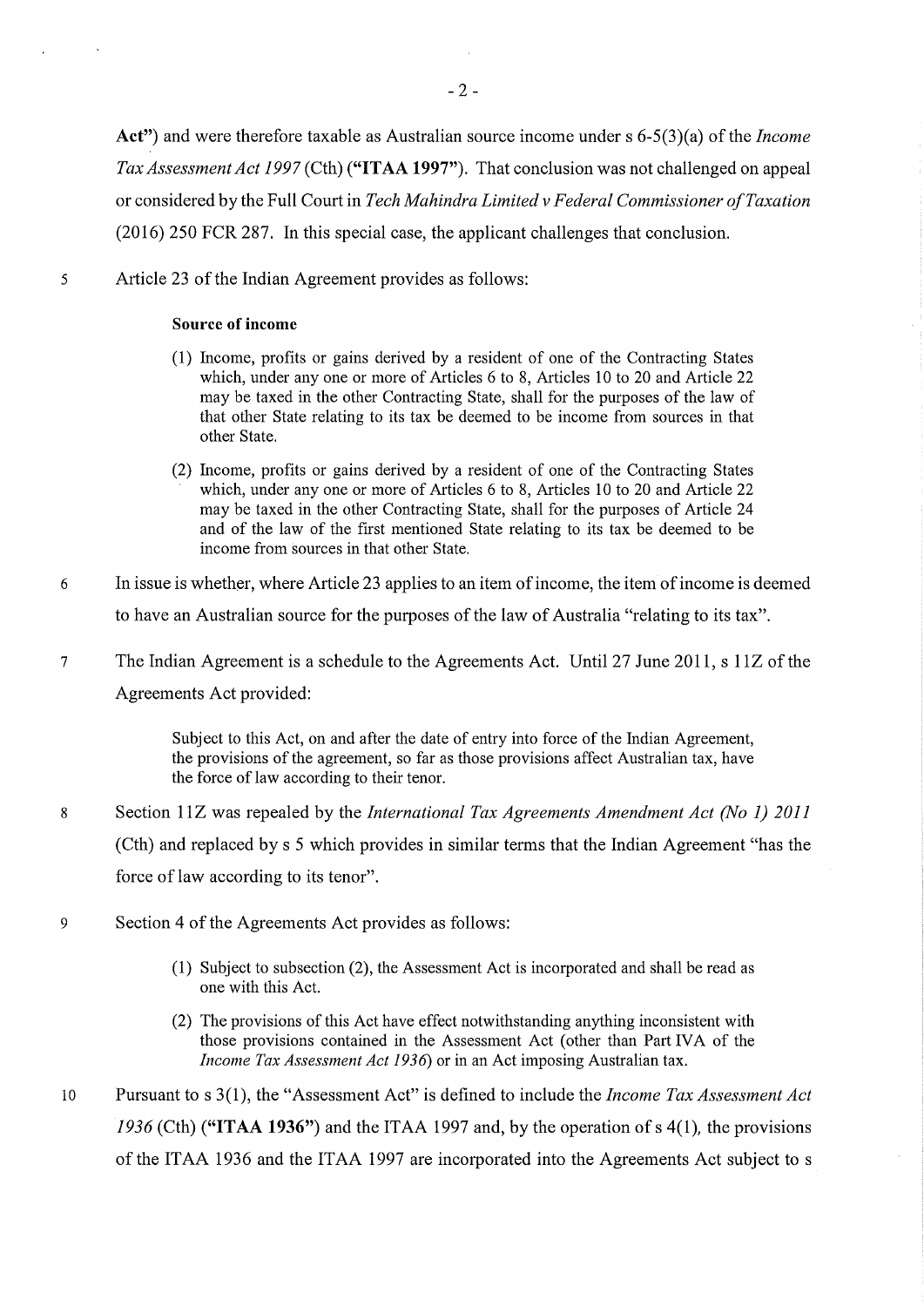4(2): *GE Capital Finance Pty Ltd v Federal Commissioner o f Taxation* (2007) 159 FCR 473 *("GE Capital")* at [40].

- 11 The applicant did not dispute that the income from the Indian services (which Australia may tax as royalties under Article 12) is ordinary income of the applicant for the purposes of Australian tax law. However, the applicant contends that Article 23 of the Indian Agreement and the Agreements Act do not have the effect of deeming the amounts paid to it for the provision of the Indian services to be income from sources in Australia for the purposes of s 6-5 of the ITAA 1997 and do not result in those amounts being included in its assessable income for Australian tax purposes.
- 12 Section 6−5(3) relevantly provides:

If you are a foreign resident, your assessable income includes:

(a) the ordinary income you derived directly or indirectly from all Australian sources during the income year; and

(b) other ordinary income that a provision incudes in your assessable income for the income year on some basis other than having an Australian source.

13 Section 995-1 of the ITAA 1997 defines "Australian source" as follows:

Ordinary income or statutory income has an Australian source if, and only if, it is derived from a source in Australia for the purposes of the [Income Tax Assessment Acts].

14 The applicant argued that whilst Australia is allocated the right to tax the "royalties" by the Indian Agreement, it can only exercise that right if it has the right to impose tax on those amounts under Australia's domestic law and Australia's domestic law does not give Australia that right. It was submitted that whilst  $s(1)$  of the Agreements Act operates to incorporate the provisions of the Assessment Acts into that Act, the reverse is not true and the Assessment Acts retain their own identity and are not amended by the Agreements Act. It was argued that the purpose of Article 23 is not to create a tax liability in circumstances where there is no liability under the domestic law of the Contracting State that has the right to tax. Rather, it was said, Article 23 is a corollary to the grant of the right to tax provided for in the Indian Agreement by recognising the right of the Contracting States to enact domestic tax law deeming the source of the income to enable the exercise of the taxing rights allocated by the Indian Agreement. Support for this proposition was said to be found in the Explanatory Memorandum to the *Income Tax (International Agreements) Amendment Act (No. 2) 1991* (Cth) giving force to the Indian Agreement. It was submitted that there is nothing in that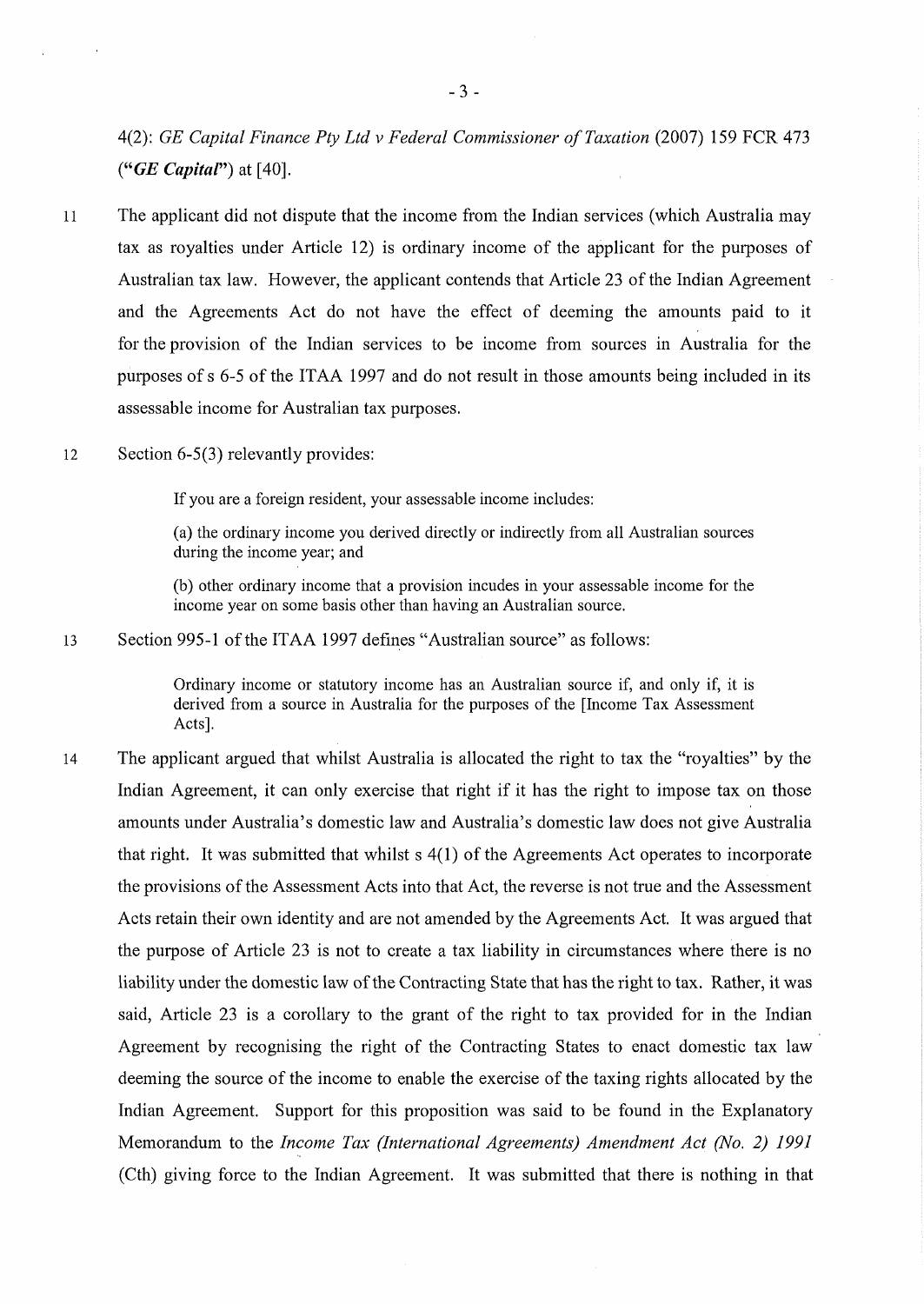Explanatory Memorandum that evidences the intent that, by reason of the entry into the Indian Agreement, Australia sought to impose tax on the residents of India in respect of amounts that were not otherwise liable to Australian tax.

15 We do not agree that Article 23 is merely enabling. In our view, the language of Article 23 should be given effect according to its terms and the context, object and purpose of the Indian Agreement does not warrant a different construction being given to the meaning of Article 23 which otherwise is sufficiently clear in its terms: *Task Technology Ply Ltd v Federal Commissioner of Taxation* (2014) 224 FCR 355 at [12]. The language used in Article 23(1) is "shall for the purposes of the law of that other State relating to its tax be deemed to be income from sources in that other State". As a matter of language, the Article operates to deem an item of income which one of the Contracting States has the right to tax to be from sources in that Contracting State "for the purposes of" the law of that State "relating to its tax". Section 6-5(3)(a) of the ITAA 1997 is part of the law of Australia "relating to its tax". The effect of Article 23 therefore is that the payments in question are deemed to have an Australian source for the purposes of s  $6-5(3)(a)$ .

16 We also do not agree that Article 23 is not given effect for the purposes of Australian tax law by the provisions of the Agreements Act. The effect of s 5 of the Agreements Act giving the Indian Agreement the force of law "according to its tenor" for Australian tax law purposes is to enact the Indian Agreement into Australian law *(Bywater Investments v Federal Commissioner of Taxation* (2016) 260 CLR 169 ("Bywater Investments") at [147]), with the result that the deeming of source effected by Article 23 is given the force of law for Australian tax law purposes. The effect of  $s(1)$  of the Agreements Act is that both that Act and the Assessment Acts are to be interpreted and read as one. Whilst the Assessment Acts still retain their own identity *(GE Capital* at [40]), to the extent of any inconsistency between the provisions of the Agreements Act and the provisions of the Assessment Acts (other than Part IVA, which is not relevant here) the provisions of the Agreements Act have effect and override the provisions of the Assessment Acts. As Middleton J observed in *GE Capital* at [44] the "obvious purpose of  $s(2)$  is to ensure that the Agreements Act is to prevail, but only in respectof its field of operation and according to its provisions". Accordingly, because of the combined operation of ss 4 and 5 of the Agreements Act, it is not to the point that the Agreements Act is not incorporated into the Assessment Acts.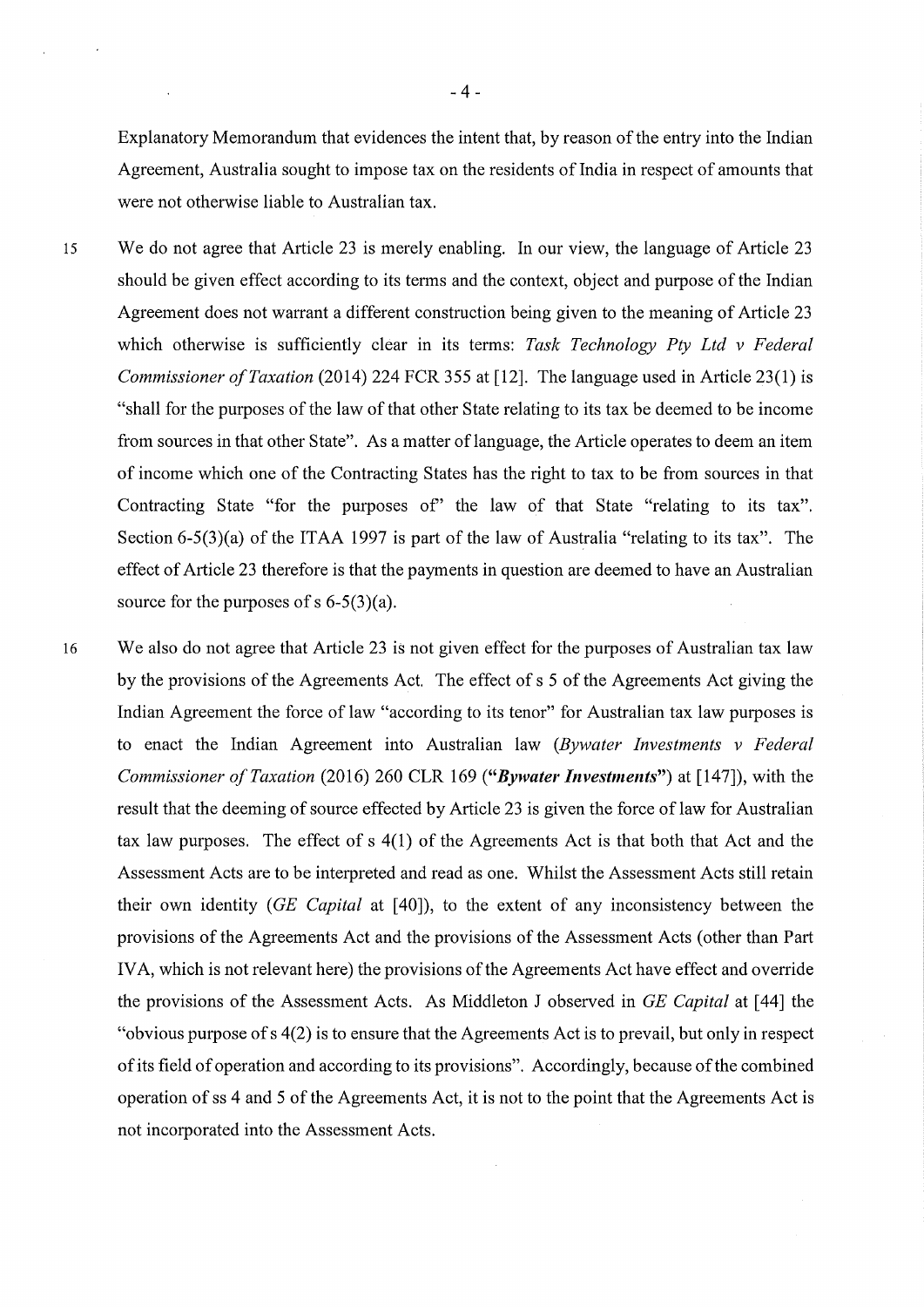- <sup>17</sup> The question is whether there is any inconsistency between Article 23, which is enacted into Australian domestic tax law, and provisions of the Assessment Act with the result that to the extent of that inconsistency Article 23 prevails. Relevantly in the present case, an inconsistency arises because of the definition of "Australian source" in s 995-1 of the ITAA 1997, with the result that the payments in question have an Australian source for the purposes of s 6-5(3)(a) notwithstanding the definition of "Australian source" in s 995-1 of the ITAA 1997.
- 18 This effect is recognised and affirmed by s  $3AA(2)$  of the Agreements Act. By s  $3AA(2)$ , for certain classes of income that are not presently relevant, provisions of double tax agreements in the terms of Article 23 (which the legislation refers to as "source of income provisions") do not apply in working out for the purposes of the Assessments Acts whether that income is attributable to sources in Australia.
- 19 Nor does this construction involve any notion of the Indian Agreement "amending" the definition of "Australian source" in s 995-1 of the ITAA 1997. The effect of s 4(2) of the Agreements Act is that the provisions of Article 23 are the "leading" provisions and the definition of "Australian source" in s 995-1 of the ITAA 1997 is the "subordinate provision" which "must give way" to the former: *Project Blue Sky Inc v Australian Broadcasting Authority* (1998) 194 CLR 355 *("Project Blue Sky"*) at [70]. No question of amendment of the ITAA 1997 arises (or for that matter of the ITAA 1936 as it was in 1991 at the time that the Indian Treaty was given the force of law).
- <sup>20</sup> Thus, we do not accept the submission that there is no Australian taxing law that imposes tax on the income from the Indian services. That income is included in the applicant's assessable income under s  $6-5(3)(a)$  of the ITAA 1997 because it is income from an Australian source by reason of the combined operation of Article 23 of the Indian Agreement, ss 4 and 5 of the Agreements Act and s  $6-5(3)(a)$  of the ITAA 1997. As the amounts form part of the applicant<sup>4</sup> assessable income, such amounts are an integer in the calculation of the applicant's taxable income under s  $4-15(1)$  of the ITAA 1997 and therefore part of the amount on which incom tax must be paid by reason of s 4-10 of the ITAA 1997 and s 5 of the *Income Tax Act* 1986 (Cth).
- <sup>21</sup> It was submitted that the Commissioner's position was contrary to the approach adopted in India, where the courts have recognised that a provision of a double tax agreement cannot fasten a tax liability where the liability is not otherwise imposed by a local Act: *CIT v R.M*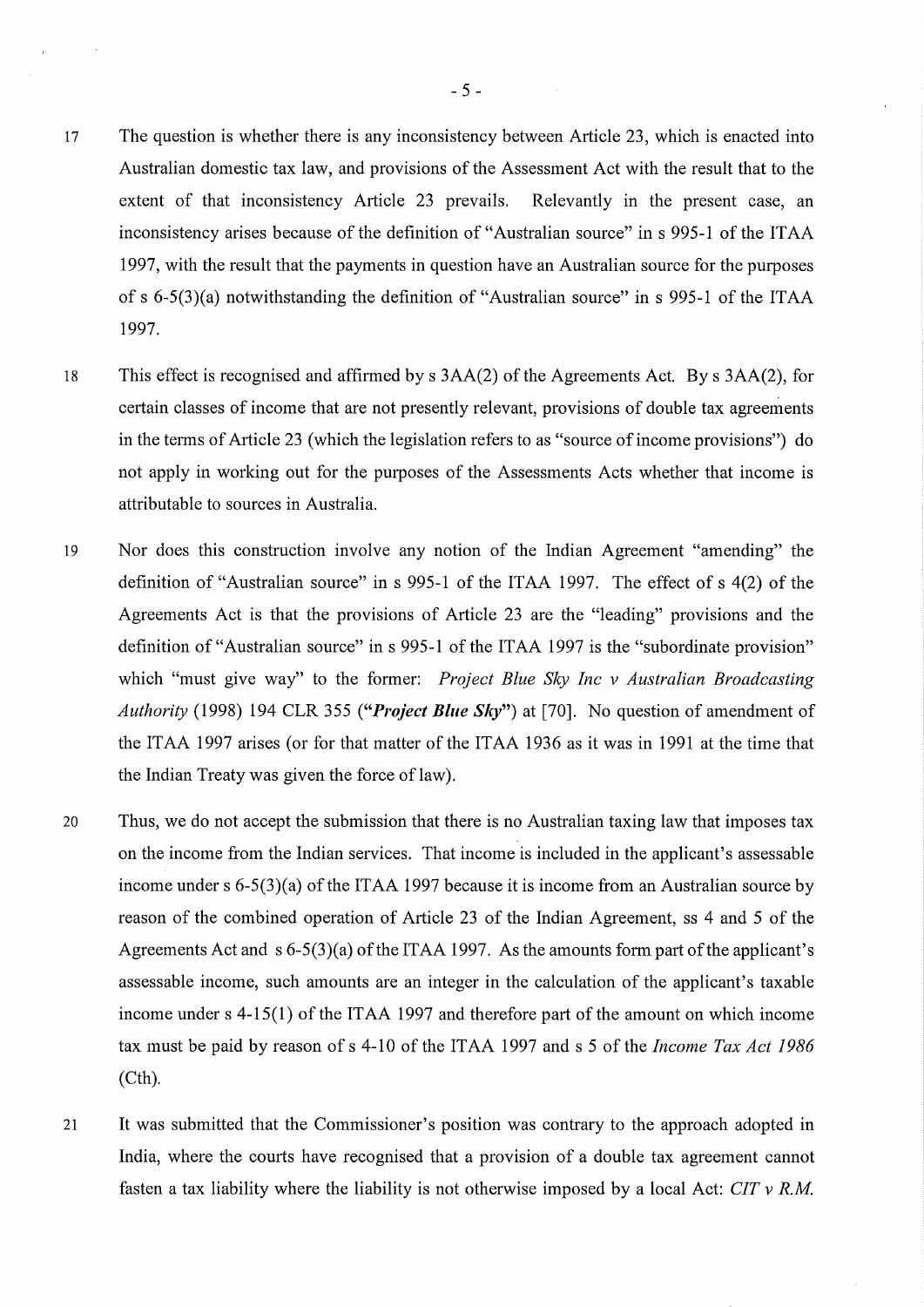*Muthiah* (1993) 202 ITR 508 at 512-3; *Union of India v Azadi Bachao Andolan* (2003) 263 ITR 706 at 724 (SC); *CIT v P.V.A.L. Kulandagan Chettiar* (2004) 267 ITR 654 at 659 (SC); *Verizon Communications Singapore Pte Ltd v The Income Tax Officer* (2014) 361 ITR 575 (Mad) at 594, [23]; *Wipro Ltd v DCIT* (2016) 382 ITR 179 at 205, [36] (Kam). However, the Commissioner did not argue that the Indian Agreement operated to impose a liability separate and independent from the operation of Australia's domestic law. The construction urged by the Commissioner, which the Court accepts, does not give rise to an inconsistent interpretation of the provisions of the Indian Agreement. This is because it is not the interpretation of the Indian Agreement which would produce that inconsistency, if there be one, but the effect of Australia's domestic law in ss 4 and 5 of the Agreements Act which would produce that result: cf *Bywater Investments* at [148] .

22 Nor, contrary to the applicant's submissions, does the Commissioner's construction give rise to the prospect of double taxation. That is because of Article  $23(2)$  which relevantly provides that income derived by a resident of one of the Contracting States which may be taxed in the other Contracting State under Article 12 "shall for the purposes of Article 24 and of the law of the firstmentioned State relating to its tax be deemed to be income from sources in that other State". Article 24(4) relevantly provides:

#### Methods of elimination of double taxation

- $(4)$  In the case of India, double taxation shall be avoided as follows:
	- (a) the amount of Australian tax paid under the laws of Australia and in accordance with the provisions of this Agreement, whether directly or by deduction, by a resident of India in respect of income from source within Australia which has been subjected to tax both in India and Australia shall be allowed as a credit against the Indian tax payable in respect of such income but in an amount not exceeding that proportion of Indian tax which such income bears to the entire income chargeable to Indian tax; and
	- $(b)$  for the purposes of the credit referred to in subparagraph (a) above, where the resident of India is a company by which surtax is payable, the credit to be allowed against Indian tax shall be allowed in the first instance against the income tax payable by the company in India and, as to the balance, if any, against the surtax payable by it in India.
- 23 By Article 23(2), the reference to "income from sources within Australia" in Article 24(4)(a) encompasses the income deemed to be income from sources in Australia by the operation of Article 23(1).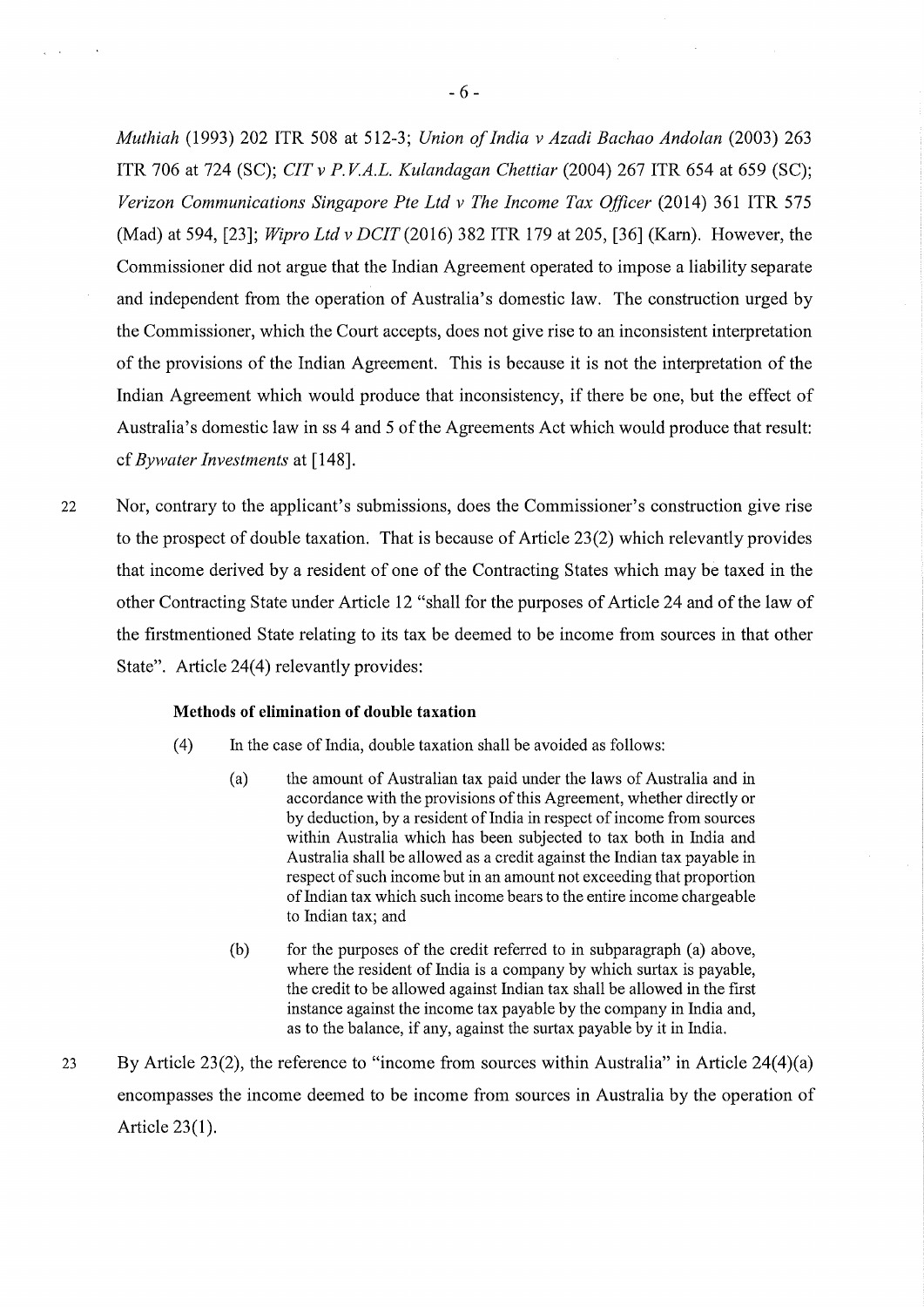24 The history of the source of income provisions (as they are referred to in s 3AA(2) of the Agreements Act) in Australia's tax treaties does not advance the applicant's case. The parties gave a different account of the history but in the light of the text of Article 23(1) the purpos of that Article is clear. It is to perfect the taxing rights to which the treaty refers by providing that, for the purposes of, relevantly, Australian tax law, such income has a source in Australia. Contrary to the applicant's submission, the Explanatory Memorandum to the *Income Tax (International Agreements) Amendment Act (No. 2) 1991* (Cth) giving force to the Indian Agreement supports this construction. In relation to Article 23 the Explanatory Memorandum states (at pp. 30−31):

> Article 23 effectively deems income, profits or gains derived by a resident of one country which, under the agreement, may be taxed in the other country, to be income from sources in the latter country for the purposes of the domestic laws of both counties and Article 24 (Methods of Elimination of Double Taxation) of the agreement. It thus ensures the jurisdictional (source) right of each country to exercise the taxing rights allocated to it by the agreement over residents of the other country.

> The article is also designed to ensure that where an item of income, profits or gains is taxable under the agreement by both countries, double taxation relief will be given by the country of residence of the recipient of the income, profits or gains (pursuant to Article 24) in respect of tax levied by the other country in accordance with the taxing rights allocated to it under the agreement. To this end, the article effectively provides for income, profits or gains derived by a resident of Australia which is taxable by Indi under the agreement to be treated as foreign income for the purposes of the foreign tax credit provisions of the ITAA.

- 25 Insofar as the source of income provisions are about the provision of credit relief in the resident state for tax paid in the source state, as the applicant submitted, that is the purpose of Article 23(2). As Perry J stated in *Tech Mahindra* at [37], it is Article 23(2), not Article 23(1), which operates for the purposes of Article 24 of the Indian Agreement and for the purposes of the law of the resident state.
- <sup>26</sup> The applicant also placed store on the generalised principle that tax treaties are, and can only be, exclusively relieving: that is, they are only ever "shields not swords" and not the grant of a standalone taxing power and independent imposition of taxation. The Commissioner did not cavil with the proposition that tax treaties do not grant a standalone taxing power or the independent imposition of taxation (see *Chevron Australia Holdings Pty Ltd v Commissioner o f Taxation (No 4)* (2015) 102 ATR 13; [2015] FCA 1092 and the cases cited at [50]—[52]) or that the allocation of the tax rights they effect is permissive. They do not oblige the contracting states to tax: *Federal Commissioner of Taxation v Lamesa Holdings BV* (1997) 77 FCR 597